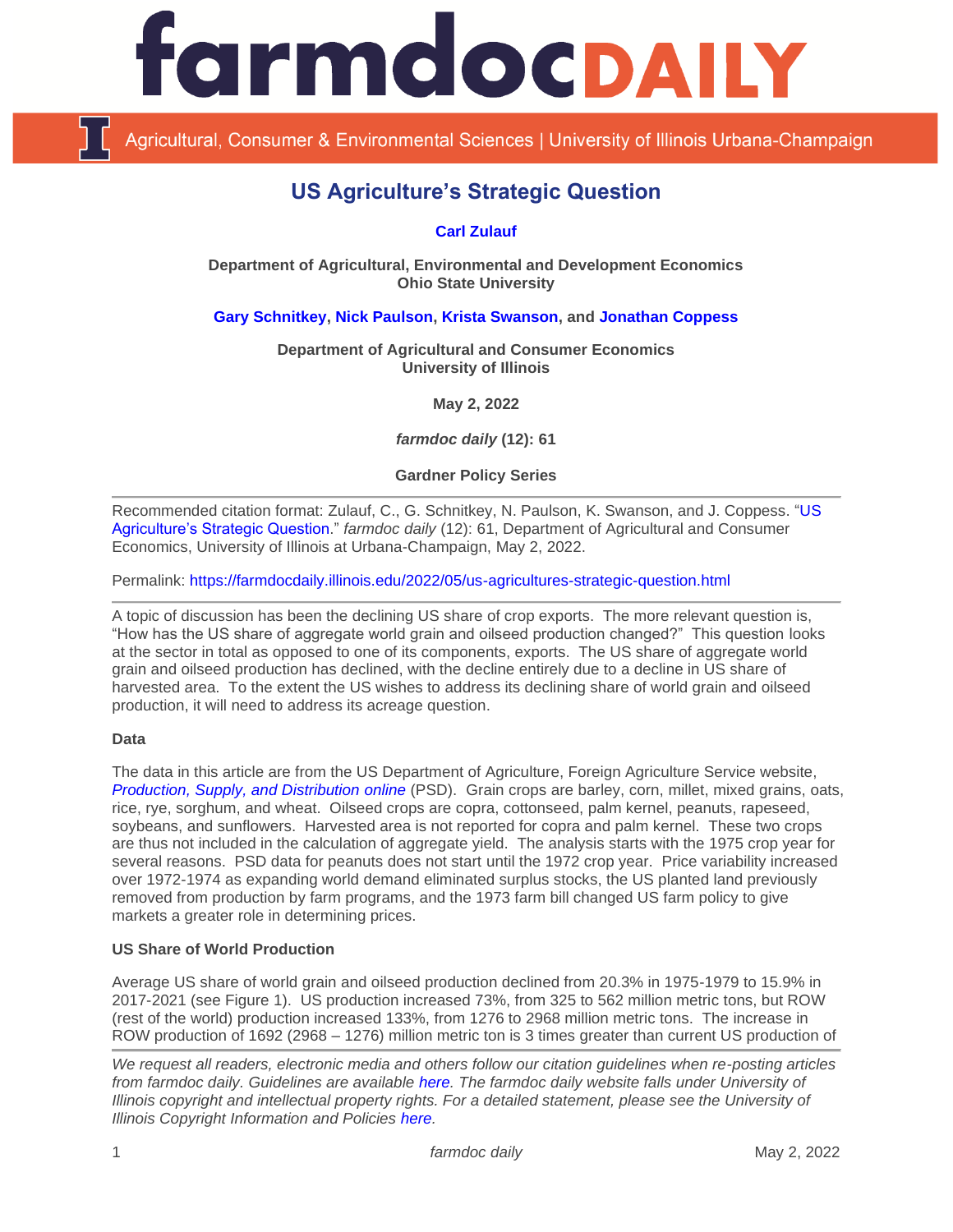grains and oilseeds. In short, the US role in world grain and oilseed production has declined by one fifth in 45 years ((20.3% - 15.9%) / 20.3% = 22%).



### **Role of Yield**

The ratio of aggregate yield of grains and oilseeds for the US to ROW has exhibited no trend since 1975 (see Figure 2). The 1.79 average ratio in 2017-2021 is nearly identical to the 1.83 average ratio in 1975- 1979. Although US yield is higher, the rate of increase is nearly identical. Yield increased 87% for the US (6.0 / 3.2 metric tons per hectare in 2017-2021 and 1975-1979) and 89% for ROW (3.4 / 1.8 metric tons per hectare in 2017-2021 and 1975-1979). A similar rate of increase is not surprising since most commercial seed companies are international in scope and can quickly disseminate new seed traits around the globe. In short, yield does not explain the declining US role in world grain and oilseed production.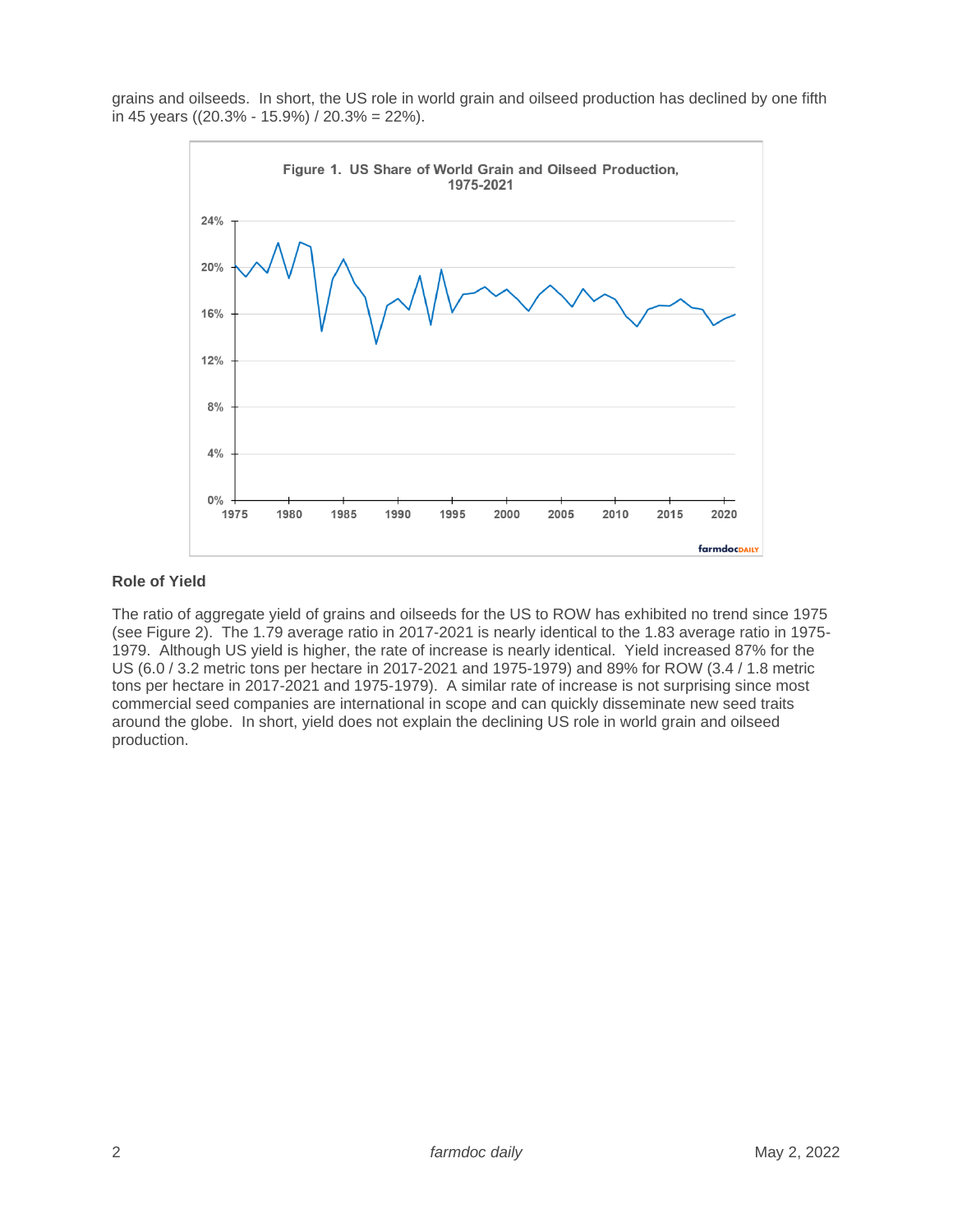

## **Role of Harvested Area**

The declining US role in world grain and oilseed production is entirely explained by its declining share of harvested world grain and oilseed acres. US share declined from 12.3% in 1975-1979 to 9.6% in 2017- 2021 (see Figure 3).



The main factor in this decline was a 383 million acre increase in average annual ROW grains and oilseeds (1780 to 2163 million acres). The increase was not just in Brazil / South America (see Figure 4). Harvested acres increased in most regions. The largest increase was in Sub-Saharan Africa, followed closely by South America. Brazil accounted for 58% of the increase in South America.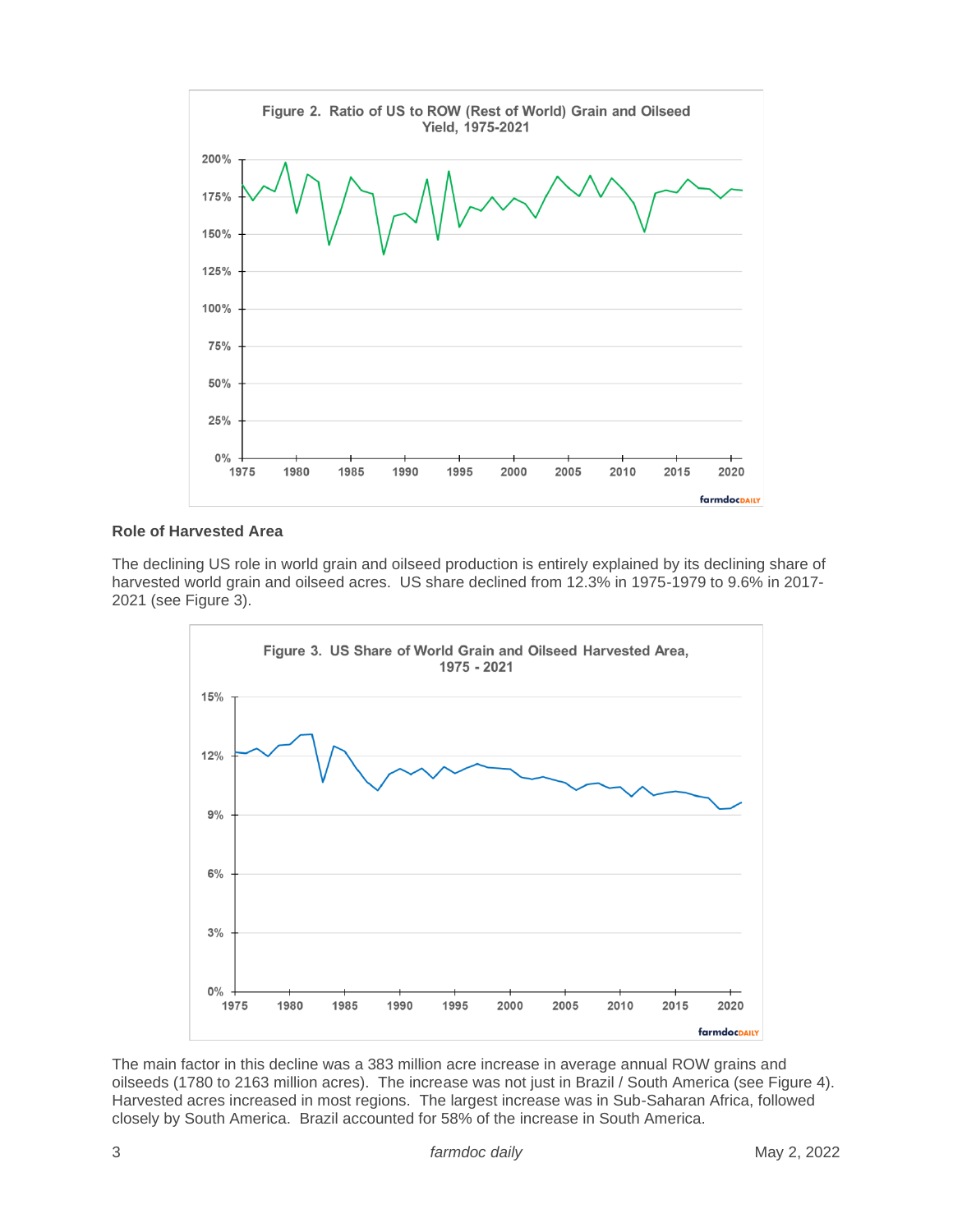

Grain and oilseed acres declined in only 4 regions, including North America. The US accounted for all of the decline in North America. US annual acres declined by 18 million (from 249 to 231 million). Perhaps more revealing, over the crop prosperity period of 2007-2013, there was no net increase in US acres outside of fewer acres in CRP (Conservation Reserve Program). CRP acres declined by 11 million while US harvested acres increased only 8 million. Over 25 million acres remained in CRP as of 2014. In contrast, ROW harvested acres increased 159 million from 2007 to 2014. This increase accounted for 42% of the increase in ROW grain and oilseed acres from 1975-1979 to 2017-2021.

CRP draws lots of attention, but the numbers in the preceding paragraph suggest the story is much bigger. Part of the story is the role of sodbuster and swampbuster. These farm bill provisions deny certain farm program benefits for breaking out new lands or draining wetlands for crop production. Another part of the story is that, despite the crop prosperity of 2007-2013, returns never got high enough for long enough for farmers to feel comfortable incurring the costs to bring new land into production. A potential implication of the bigger story is that the US has reached a cropland acreage maximum given societal support of existing environmental regulations and programs.

## **Summary Observations**

An important strategic question exists for US agriculture. "Does US agriculture want to address its declining role in world grain and oilseed production?" If the answer is "yes," the US must confront its acreage question.

The US acreage question reflects the interplay of agro-climate, market, and policy considerations. A realistic assessment of these factors is that US share of world grain and oilseed production can be increased substantially only by multi-cropping existing acres, implying a need to focus research on the development and management of shorter season crop varieties and cropping systems.

#### **References**

US Department of Agriculture, Farm Service Agency. February 2022a. Conservation Reserve Program Statistics: Conservation Reserve Program: Monthly Summary (for October 2018-2021). [https://www.fsa.usda.gov/programs-and-services/conservation-programs/reports-and](https://www.fsa.usda.gov/programs-and-services/conservation-programs/reports-and-statistics/conservation-reserve-program-statistics/index)[statistics/conservation-reserve-program-statistics/index](https://www.fsa.usda.gov/programs-and-services/conservation-programs/reports-and-statistics/conservation-reserve-program-statistics/index)